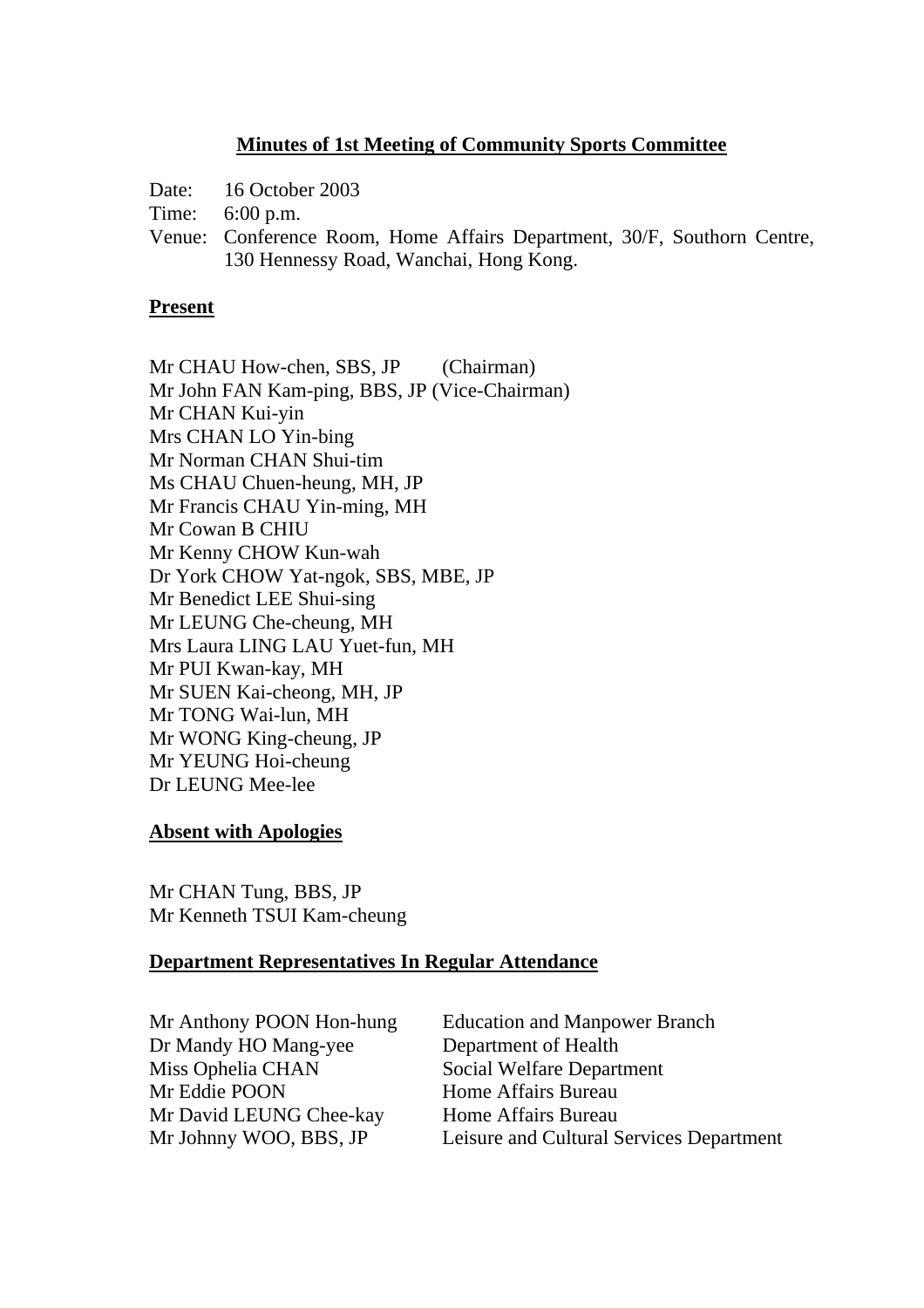## **In Attendance**

Mr Leo KWAN, JP Home Affairs Bureau Ms Lolly CHIU Home Affairs Bureau Ms Miranda Yeap (Secretary) Home Affairs Bureau Ms YEUNG Yee-wa 
Home Affairs Bureau

Mr Alan SIU Leisure and Cultural Services Department

## **Opening Remarks**

Action

 The Chairman welcomed members and department representatives to the first Community Sports Committee (the Committee) meeting and introduced participants to each other.

2. The Chairman informed members that the government intended to dissolve the Sports Development Board (SDB) on 1 April 2004 and replaced it by setting up a high-level Sports Commission (the Commission). There would be three committees under the Commission, including the Community Sports Committee. Our Committee undertook to foster partnership with different sectors of the community in promoting wider community participation in sports, and to advise the government through the Commission on the funding priorities for community sports programmes and schemes. Details of the background and the new administrative structure for sports development were set out in the reference document.

3.The Chairman extended welcome to Dr Patrick C P HO, Secretary for Home Affairs (SHA), and invited Dr HO to address the audience and take a snapshot with the members.

4. Dr HO said that he was glad to attend the first meeting of the Committee and gave a brief account of the background of setting up the Committee. In May 2002, the Home Affairs Bureau (HAB) published the Sports Policy Review Report (the Report), and had received over 300 submissions. After a series of discussion and studies, the findings were reported to the Panel on Home Affairs of the Legislative Council and the Executive Council. The SDB would be replaced by the Commission to be established on 1 April 2004. The Commission was a consultative structure underpinned by three committees, namely the Community Sports Committee, Major Sports Events Committee (MSEC) and the Elite Sports Committee (ESC). The MSEC would be set up after the SDB dissolve in 2004, and would be responsible for matters concerning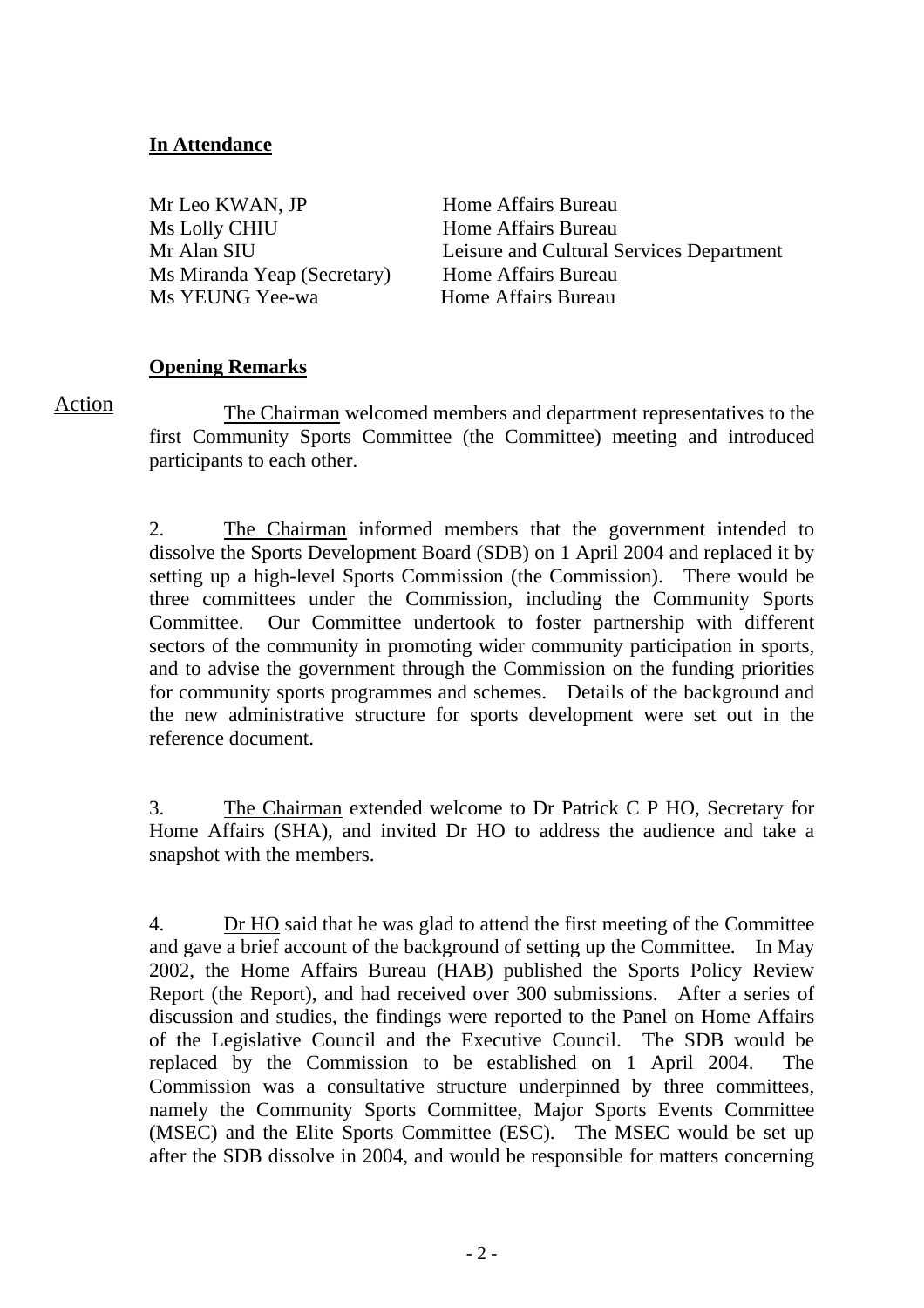elite training and the Sports Institute. The Committee and the MSEC would be set up earlier due to their important roles in sports promotion and development, such areas had not been given due importance under the present structure. Among these committees, the Community Sports Committee was especially important for it played a complementary role in elite sports. With the popularization of sports, people at all levels would be interested and thus developed the capability to enjoy sports, and in turn there would be higher demand for sports which would drive the elite athletes towards a higher level of performance. In order to extend the idea of popularization of sports to schools, families and every corner of the community, the membership of the Committee consisted of representatives from various sectors of the community, including extraordinary practitioners in sports education, hoping that they could bring the idea of popularization of sports to the community. It was also hoped that communication between various sports associations in the 18 districts could be enhanced in building an interactive relationship in concerting and utilizing resources from all sources. It was necessary for the Committee to coordinate with the other two Committees in bringing the sports undertakings to a higher level.

### **II. Proposed Terms of Reference**

(CSC Paper 1/2003)

5. The Chairman invited the Secretary to brief members on the proposed terms of reference, and asked members to give their views on the document.

6. The Chairman, the Vice-Chairman and members Mr Francis CHAU Yin-ming, Mr WONG King-cheung, Mr SUEN Kai-cheong, Mrs CHAN LO Yin-bing, Mr Cowen B CHIU, Dr York CHOW Yat-ngok, Mr TONG Wai-lun, Mr Benedict LEE Shui-sing, Dr LEUNG Mee-lee, Mr CHAN Kui-yin, Mrs Laura LING LAU Yuet-fun, had expressed their views and raised questions on this issue. The details were summarized as follows:

- (a) As mentioned in the terms of reference, the Committee had to advise the government through the Commission. Since the Commission had yet to be established, some members suggested adding the Commission in the terms of reference after its official establishment.
- (b) Though some members suggested adding the item "supporting National Sports Associations (NSAs) to promote sports activities and development at district level", some considered that relevant amendments should be made after in-depth discussion in the future. For this item, the Vice-Chairman clarified that the recommendation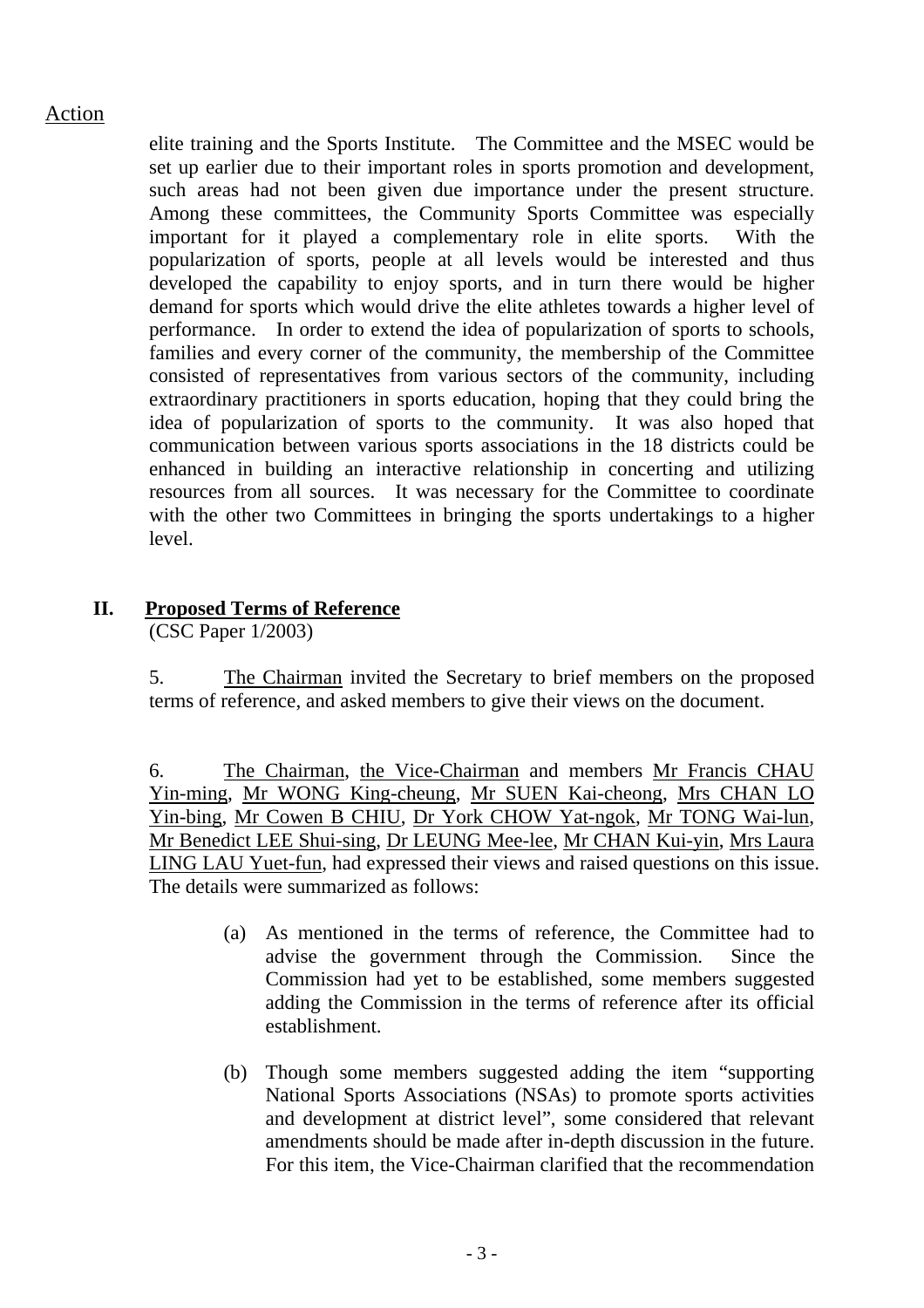was solely brought up as requested by the Vice-President of the Sports Federation & Olympic Committee of Hong Kong. He had no special views on this recommendation.

- (c) Some members suggested adding the word "competition" after "sports" in item 3 of the terms of reference. Most members were of the view that the words inside the brackets (including curriculum-based and co-curricular activities) were rather obscure and controversial, and opined that these words could be deleted.
- (d) Some members considered that the terms of reference could be passed after detailed consideration in future brainstorming sessions and appropriate amendments. Some members also agreed to pass the terms of reference this day to facilitate future work and to put forward amendments if necessary.
- 7. After discussion, the Chairman put forward the following amendments:
	- (a) Delete "the Sports Commission" from the terms of reference for the time being and place it back after the Commission set up in April 2004.
	- (b) Delete the words "including curriculum-based and co-curricular activities" from item 3 of the terms of reference.
	- (c) Not to make any amendments to matters concerning NSAs for the time being and to carry out detailed study in future brainstorming sessions.

8. Members concurred to the amendments put forward by the Chairman and passed the proposed terms of reference unanimously. The Chairman requested the Secretariat to make appropriate amendments to the proposed terms of reference. The Secretariat

# **III. Proposed Standing Orders**

(CSC Paper 2/2003)

9. The Chairman asked the Secretary of the Commission to briefly present the proposed Standing Orders (i.e. the paper numbered CSC 2/2003), then he invited members to endorse the document. The document was approved unanimously.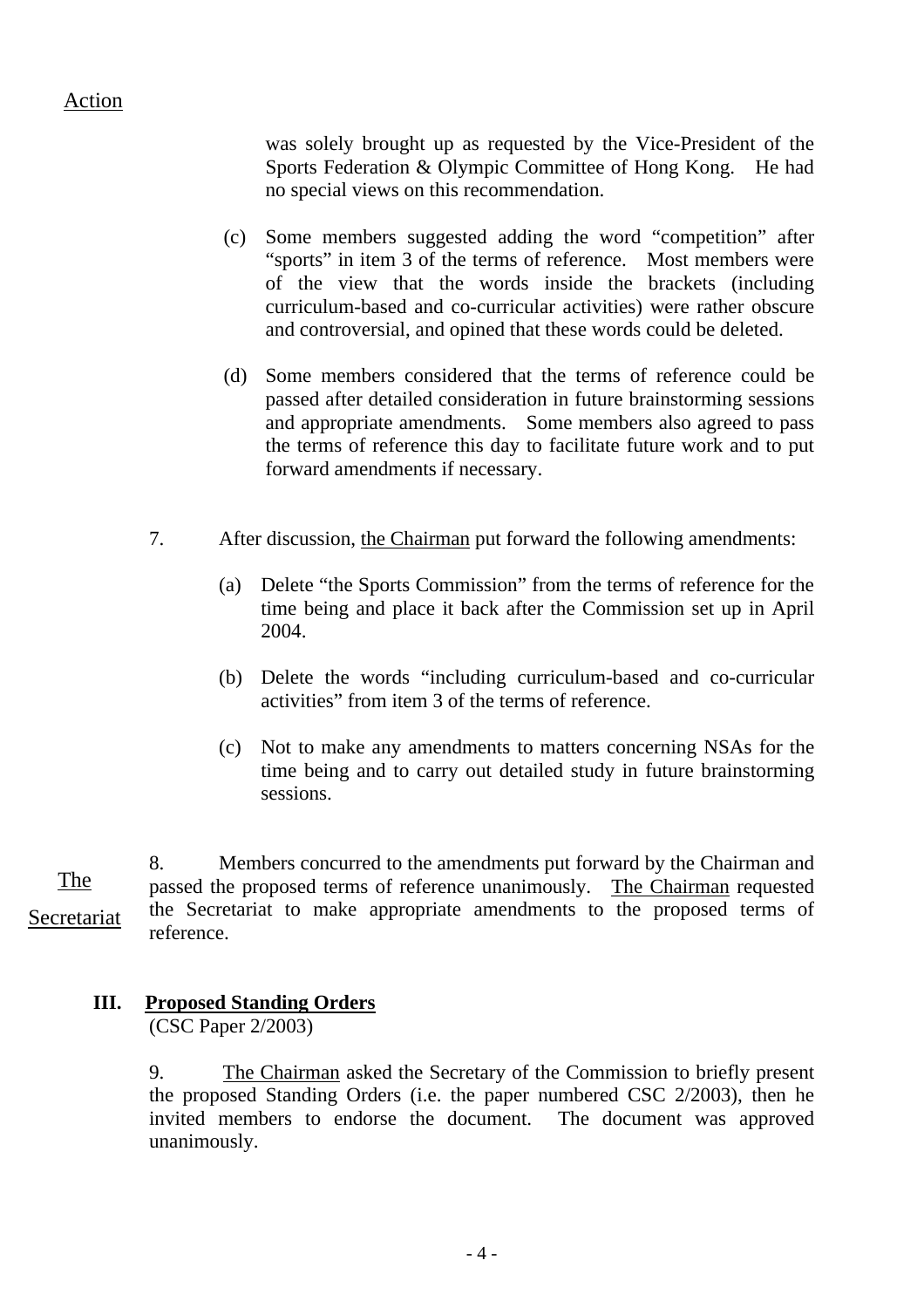# **IV. Position Paper on Public Funding used for Community Sports Programmes in Recent Years**

(CSC Paper 3/2003)

10. The Chairman invited the representative of the Leisure and Cultural Services Department (LCSD) to present the paper and sought members' views.

11. Mr Johnny WOO, Assistant Director (Leisure Services) 2, said that the government provided over 20 000 recreation and sports activities in the districts for public participation with an annual funding of around \$80 million. The funds for schools in various districts to promote sports programmes would increase from \$12 million to \$16 million this year. Having taken up SDB's sports subventions to NSAs of around \$70 million, together with its subvention of around \$40 million to NSAs for the promotion of sports programmes, LCSD would have a total of \$110 million for funding district sports programmes in the future. He hoped that members would thoroughly discuss how the fund should be allocated.

12. Mr Francis CHAU Yin-ming, Mrs CHAN LO Yin-bing, Mr Benedict LEE Shui-sing, Mr CHAN Kui-yin and other members requested LCSD to provide the following information for discussion in the brainstorming session:

- (a) The funds allocated to each programme with the percentage it accounted for;
- (b) The existing arrangements in the allocation of recreational facilities and venues, including the priorities for NSAs and District Sports Associations (DSAs) to use recreational facilities and venues and the feasibility of using the community halls managed by the Home Affairs Department (HAD) and the sports facilities of schools at all levels; and
- (c) The information on the analysis of the current situation of sports development, venues and resource allocation provided in the Report.
- 13. The Chairman asked LCSD to provide upon members' request sufficient information for discussion and study in the brainstorming session. LCSD